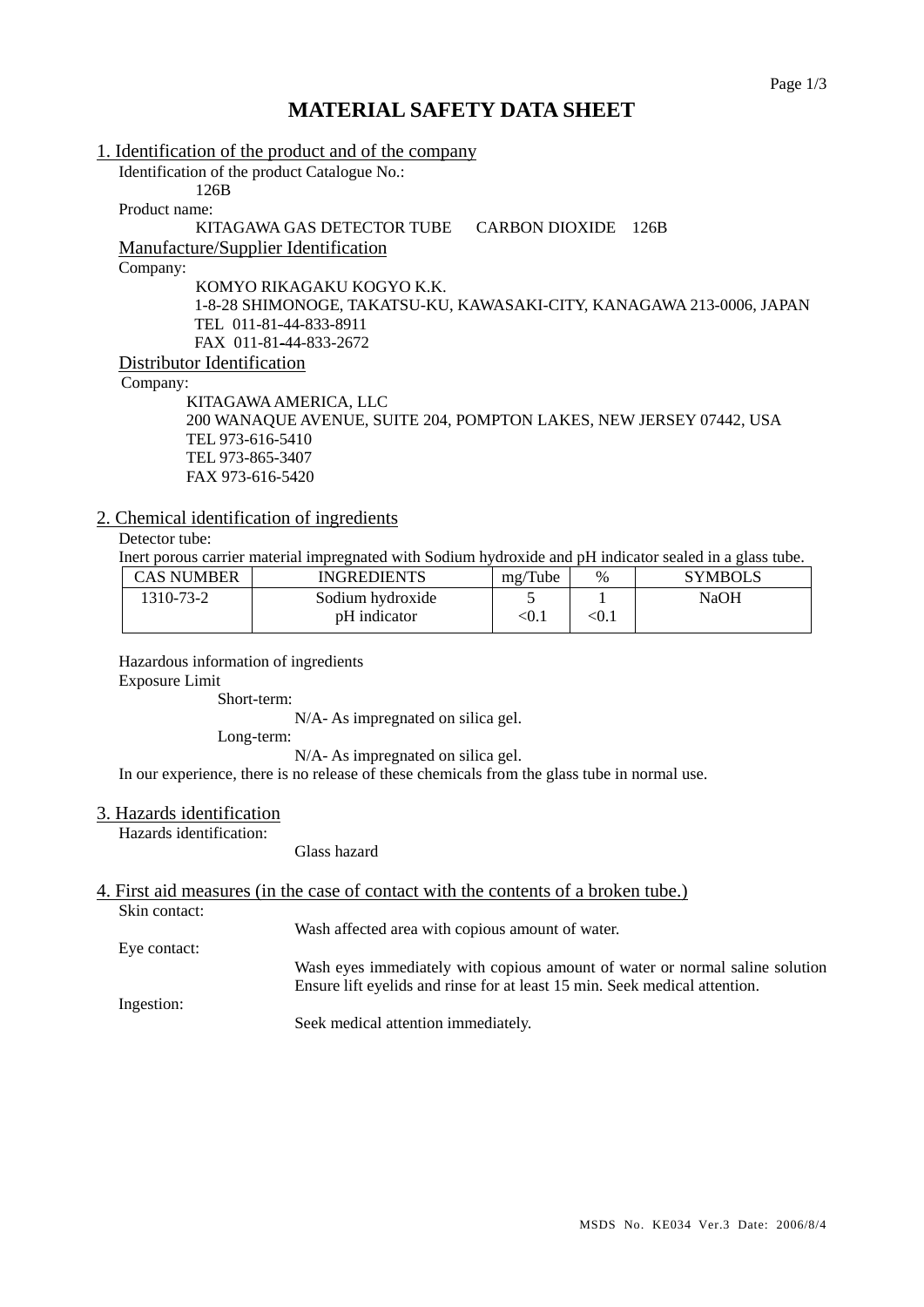| <u>5. Fire fighting measures</u>        |                                                                                   |  |  |  |  |
|-----------------------------------------|-----------------------------------------------------------------------------------|--|--|--|--|
| Flash point:                            |                                                                                   |  |  |  |  |
| Extinguishing media:                    | Non-combustible                                                                   |  |  |  |  |
|                                         | All known extinguishants can be used.                                             |  |  |  |  |
| Special fire fighting Procedures:       |                                                                                   |  |  |  |  |
|                                         | None                                                                              |  |  |  |  |
| Unusual fire & Explosion hazards:       |                                                                                   |  |  |  |  |
|                                         | Negligible fire hazard when exposed to heat or flame.                             |  |  |  |  |
|                                         |                                                                                   |  |  |  |  |
| 6. Accidental release measures          |                                                                                   |  |  |  |  |
| Personal protection:                    | Do not pick up broken glass with bare hands if the tube is broken. Cover with     |  |  |  |  |
|                                         | inert absorbent such as vermiculite. Sweep up and contain for waste disposal.     |  |  |  |  |
|                                         |                                                                                   |  |  |  |  |
| <u>7. Handling and storage</u>          |                                                                                   |  |  |  |  |
| Handling & use:                         |                                                                                   |  |  |  |  |
|                                         | Ensure the instructions for use are followed. Safety glasses and gloves should be |  |  |  |  |
| Storage:                                | worn to prevent injury from splintering glass.                                    |  |  |  |  |
|                                         | Keep away from direct sunlight and store at 25 degree C or lower.                 |  |  |  |  |
|                                         |                                                                                   |  |  |  |  |
| 8. Exposure control/personal protection |                                                                                   |  |  |  |  |
| Respiratory protection:                 |                                                                                   |  |  |  |  |
|                                         | Not applicable                                                                    |  |  |  |  |
| Ventilation:                            |                                                                                   |  |  |  |  |
| Other protective equipment:             | Not applicable                                                                    |  |  |  |  |
|                                         | Safety glasses and gloves                                                         |  |  |  |  |
|                                         |                                                                                   |  |  |  |  |
| 9. Physical/Chemical properties         |                                                                                   |  |  |  |  |
| Appearance:                             |                                                                                   |  |  |  |  |
|                                         | Purple blue and white solid layers sealed in a glass tube.                        |  |  |  |  |
| Boiling point:                          | Not applicable                                                                    |  |  |  |  |
| Melting point:                          |                                                                                   |  |  |  |  |
|                                         | Not applicable                                                                    |  |  |  |  |
| Specific gravity $(H_2O=1)$ :           |                                                                                   |  |  |  |  |
|                                         | Not applicable                                                                    |  |  |  |  |
| Evaporation rate (BuOAc=1):             | Not applicable                                                                    |  |  |  |  |
| Solubility in water:                    |                                                                                   |  |  |  |  |
|                                         | Not applicable                                                                    |  |  |  |  |
| Vapour pressure:                        |                                                                                   |  |  |  |  |
|                                         | Not applicable                                                                    |  |  |  |  |
| Vapour density:                         | Not applicable                                                                    |  |  |  |  |
|                                         |                                                                                   |  |  |  |  |
| 10. Stability and Reactivity            |                                                                                   |  |  |  |  |
| Stability:                              |                                                                                   |  |  |  |  |
|                                         | Stable at under ambient temperatures and pressures.                               |  |  |  |  |
| Incompatibilities:                      |                                                                                   |  |  |  |  |
|                                         | Not applicable                                                                    |  |  |  |  |
| Hazardous decomposition products:       | None                                                                              |  |  |  |  |
| Hazardous polymerization:               |                                                                                   |  |  |  |  |
|                                         | None                                                                              |  |  |  |  |